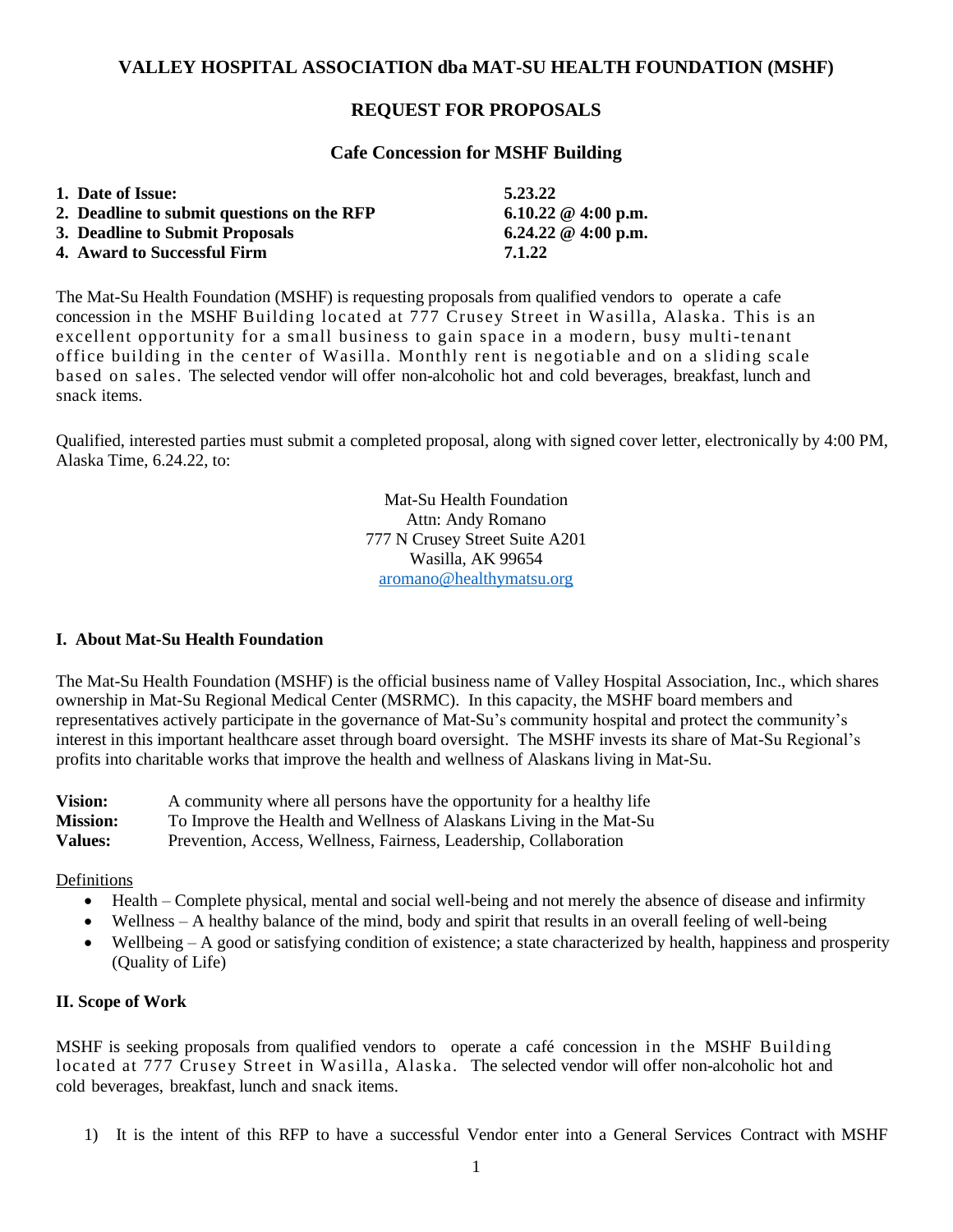to provide services as outlined herein beginning August 1, 2022. This proposal covers an initial contract period from the date of award through December 31, 2024, followed by three (3) annual options for renewal.

2) **Site Tour:** It is recommended that interested parties schedule a site tour of the facility and café area prior to submitting a response to this RFP.

Contact Andy Romano, [aromano@healthymatsu.org](mailto:,%20aromano@healthymatsu.org) or 907-373-2808, to schedule a site tour.

#### 3) **Food and Beverage**

In the cafe, MSHF desires varied and appealing, healthy hot and cold beverages, breakfast, lunch and snack items with a basic, reasonably priced menu. In addition, Vendor may propose enhanced meal/menu options for consideration, especially in the lunch timeframe of 11:00 AM to 2:00 PM.

The Vendor may have access to catering opportunities for events held in tenant spaces.

#### 4) **Physical Plant**

The functionally equipped cafe and dining areas (indoor) are located on the first floor of the building, within public access space. The cafe is approximately 206 sq Ft and is equipped with limited commercial food service equipment that is owned by MSHF, **Appendix A** on page 6 of this RFP. The Vendor will be required to maintain the MSHF provided equipment at its cost. Dining area tables, chairs, and lighting will remain the property of MSHF. The Vendor will be responsible for the sanitation and cleanliness of the concession area and dining areas at their expense, including the daily removal of all trash. The Vendor will also be required to provide any additional furnishings, appliances, and tenant improvements that it requires to conduct business. Any such additions will be subject to approval by MSHF. MSHF shall provide at its sole cost all utilities to include electrical, water, trash disposal. Maintenance and expenses related to grease traps and other equipment will be the responsibility of the vendor.

All signage for promotion of cafe concessions will be the responsibility of the Vendor and will require approval by MSHF. MSHF and the Vendor will agree upon co-branding standards if applicable.

Vendor will provide waste removal service for concession production and service at its sole expense. Trash removal from public dining areas will be the responsibility of MSHF.

#### 5) **Customer Service**

MSHF strives to serve all people in a manner that ensures their safety in an atmosphere of courtesy, respect, and service excellence. The Vendor must have a service philosophy and demonstrated service history that mirrors this tenet. Vendor shall provide a sufficient number of staff and management personnel to ensure quick and efficient services in keeping with this philosophy.

#### 6) **Additional Elements**

MSHF is seeking to establish a rich and varied partnership through this RFP. Vendors are encouraged to submit additional food service, programmatic, and promotional ideas that will enhance MSHF's offerings to the public. Examples may include but are not limited to: coffee cart service for employees and patrons; organic produce options; sustainability proposals, staff incentives, delivery service to building tenants, etc.

#### 7) **Business Requirements**

The Vendor will be responsible for obtaining and maintaining the necessary permits and licenses as required by the State of Alaska, the Matanuska-Susitna Borough and the City of Wasilla.

The vendor will be required to provide quarterly reports to MSHF on its sales.

The Vendor will be responsible for its work and every part thereof, and for all materials, tools, equipment, appliances, and property described and used in connection with this contract.

#### **III. Proposal Requirements**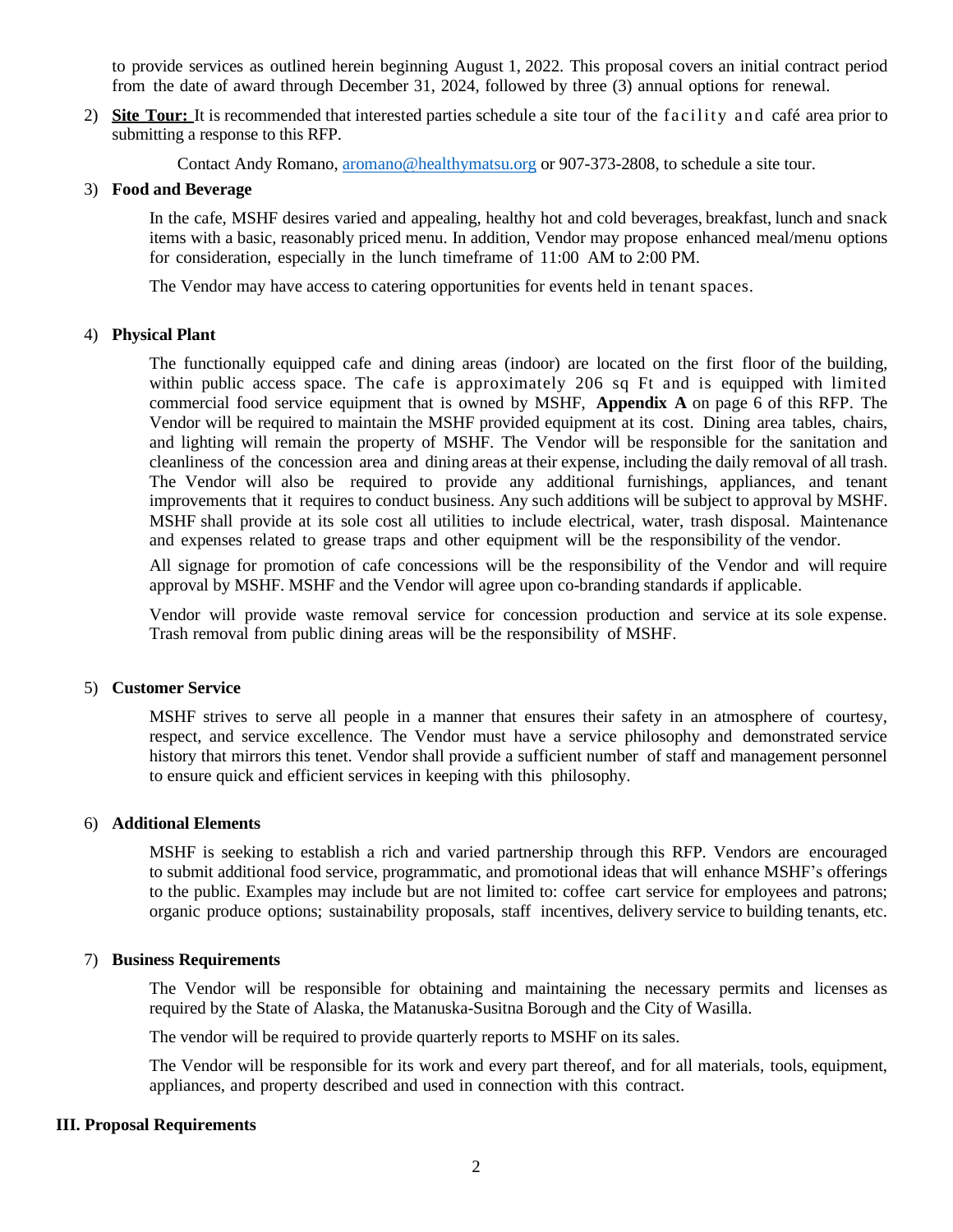Vendors are asked to fill in and submit the Proposal form located in **Appendix B** on pages 7 and 8 of this RFP.

# **IV. SELECTION AND EVALUATION**

Proposal review will not be based on discrimination due to the race, religion, color, national origin, gender, age, marital status, pregnancy, parenthood, disability, or political affiliation of the offeror. The MSHF reserves the right to amend, withdraw, and/or cancel this RFP. The MSHF reserves the right, without qualification, to reject any or all proposals to this RFP at any time prior to contract execution. The MSHF reserves the right to request or obtain additional information about any and all submittals. All proposals become the property of the MSHF.

## **Proposal Evaluation Criteria**

An evaluation committee will judge the merit of proposals received in accordance with the general criteria defined within this invitation. The following criteria will be taken into consideration when making evaluations of proposals. This list is not intended to be exhaustive:

- 1. The ability to meet or exceed the requirements defined in the RFP, including range of services.
- 2. Experience, qualifications, financial ability, and references.
- 3. Proposed work plan including staffing and hours of operation.
- 4. Contingency staffing to ensure continuity of operations.
- 5. Core and enhanced menu options and additional elements.
- 6. Reporting ability, process, and format.
- 7. Completeness of proposal.

## **VII. Additional Instructions**

### Contract Terms

Contractual terms applicable to Vendor and any and all subcontractor(s) will include but are not limited to the following:

- Not-to-exceed price for these services.
- Business Tax Registration and Business License requirements.
- Liability insurance requirements.
- Errors and Omissions liability insurance requirements.
- Workers Compensation insurance requirements.
- Scope of Work.
- Schedule of Fees.
- Identification of Key personnel.
- No substitution of key personnel without prior written approval by the MSHF.
- Daily Penalty for failure to operate on established days or within established business hours.

#### Right of Rejection

Offerors must comply with all of the terms of the RFP, and all applicable local, state, and federal laws, codes, and regulations. MSHF may reject any proposal that does not comply with all of the material and substantial terms, conditions, and performance requirements of the RFP.

Offerors may not qualify the proposal nor restrict the rights of MSHF. If an offeror does, MSHF may find the proposal to be a non-responsive counter-offer and reject the proposal. Minor informalities that do not affect responsiveness and/or change the meaning/scope of the RFP may be waived by MSHF.

MSHF reserves the right to refrain from making an award if it determines that to be in its best interest.

#### MSHF Not Responsible for Preparation Costs

MSHF will not pay any cost associated with preparation, submittal or presentation of any proposal.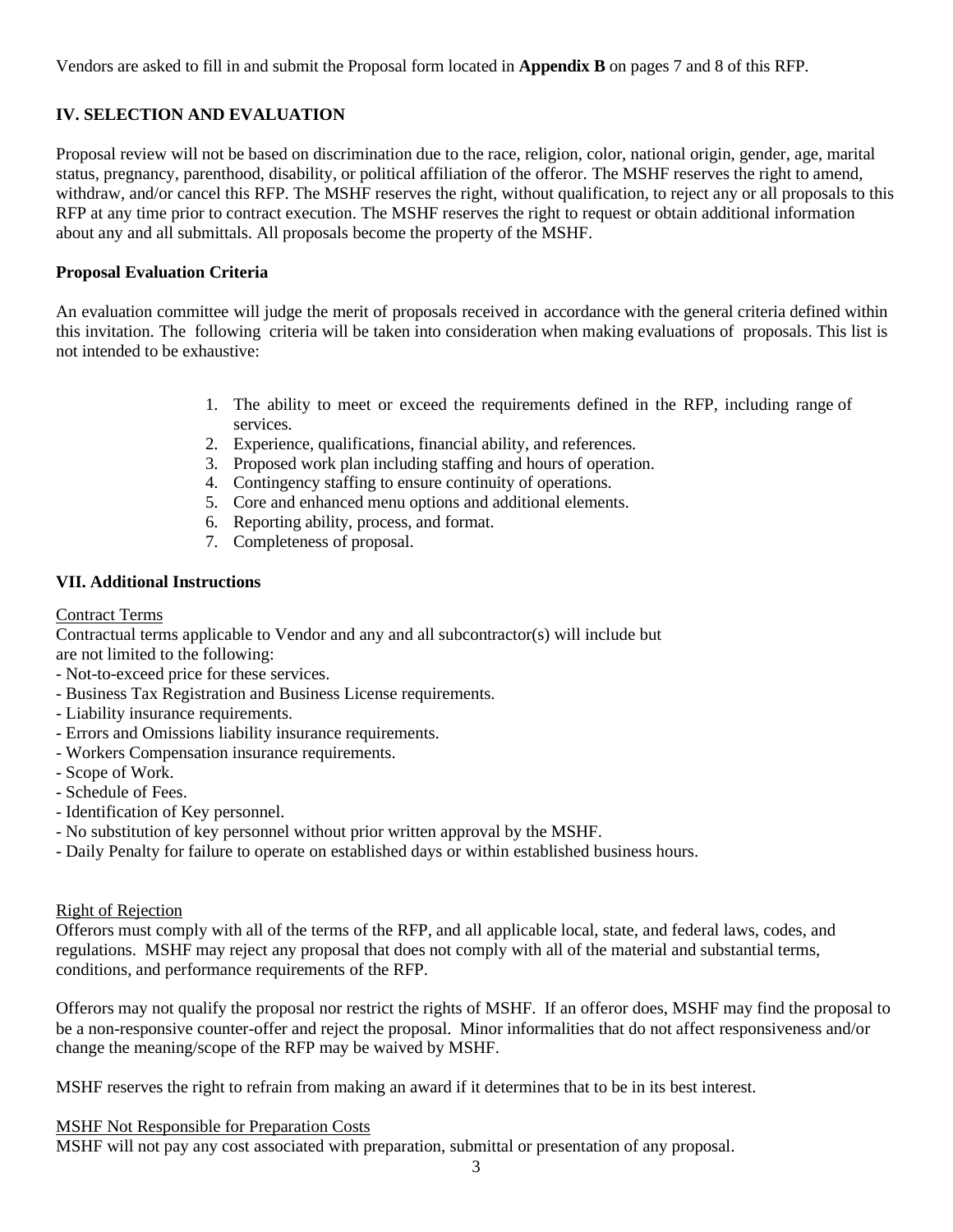## Disclosure of Proposal Contents

All proposals and other material submitted become the property of MSHF and may be returned only at MSHF's option. All proposal information will be held in confidence during the evaluation process and prior to the time a Notice of Intent to Award is issued. Trade secrets and other proprietary data contained in proposals may be held confidential if the offeror requests, in writing and that MSHF agrees, in writing, to do so. Material considered confidential by the offeror must be clearly identified, and the offeror must include a brief statement that sets out the reasons for confidentiality.

### Offeror's Certification

By signature on the proposal, offerors certify that they comply with:

- (a) the laws of the State of Alaska:
- (b) the applicable portion of the Federal Civil Rights Act of 1964:
- (c) the Equal Opportunity Act and the regulations issued thereunder by the federal government:
- (d) the Americans with Disabilities Act of 1990 and the regulations issued thereunder by the federal government:
- (e) all terms and conditions set out in this RFP and:
- (f) a condition that the proposal submitted was independently arrived at, without collusion, under penalty of perjury: and
- (g) that the offers will remain open and valid for at least 30 days.

By signature on the proposal, offerors also certify that programs, services, and activities provided to the general public under the resulting contract conform to the Americans with Disabilities Act of 1990, and the regulations issued thereunder by the federal government.

If any offeror fails to comply with (a) through (g) of this paragraph, MSHF reserves the right to disregard the proposal, terminate the contract, or consider the contractor in default.

#### Conflict of Interest

Each proposal shall include a statement indicating whether or not the firm or any individuals working on the contract has a possible conflict of interest and, if so, the nature of that conflict. MSHF reserves the right to cancel the award if any interest disclosed from any source could either give the appearance of a conflict or cause speculation as to the objectivity of the program to be developed by the offeror. MSHF's determination regarding any questions of conflict of interest shall be final.

#### Discussions with Offerors

MSHF will answer questions pertaining to this RFP via email submitted prior to 4pm 04.12.22. The answers to these questions will be made available to all applicants if they communicate by this date that they are interested in submitting a proposal. Additionally, the MSHF may conduct discussions with offerors in order to determine if a proposal is reasonably susceptible for award. Such discussions between the offeror and MSHF staff are permitted to clarify uncertainties or eliminate confusion concerning the contents of a proposal and which do not result in a material or substantive change to the proposal.

MSHF may also conduct discussions with offerors for the purpose of ensuring full understanding of the requirements of the RFP and proposal. Discussions will be limited to specific sections of the RFP or proposal identified by MSHF. Discussions will only be held with offerors who have submitted a proposal deemed reasonably susceptible for award by MSHF. If modifications are made as a result of these discussions, they will be put in writing. Following discussions, MSHF may set a time for best and final proposal submissions from those offerors with whom discussions were held. Proposals may be reevaluated after receipt of best and final proposal submissions.

If an offeror does not submit a best and final proposal or a notice of withdrawal, the offeror's immediate previous proposal is considered the offeror's best and final proposal.

Offerors with a disability needing accommodation should contact MSHF prior to the date set for discussions so that reasonable accommodation can be made. Any oral modification of a proposal should be reduced to writing by the offeror.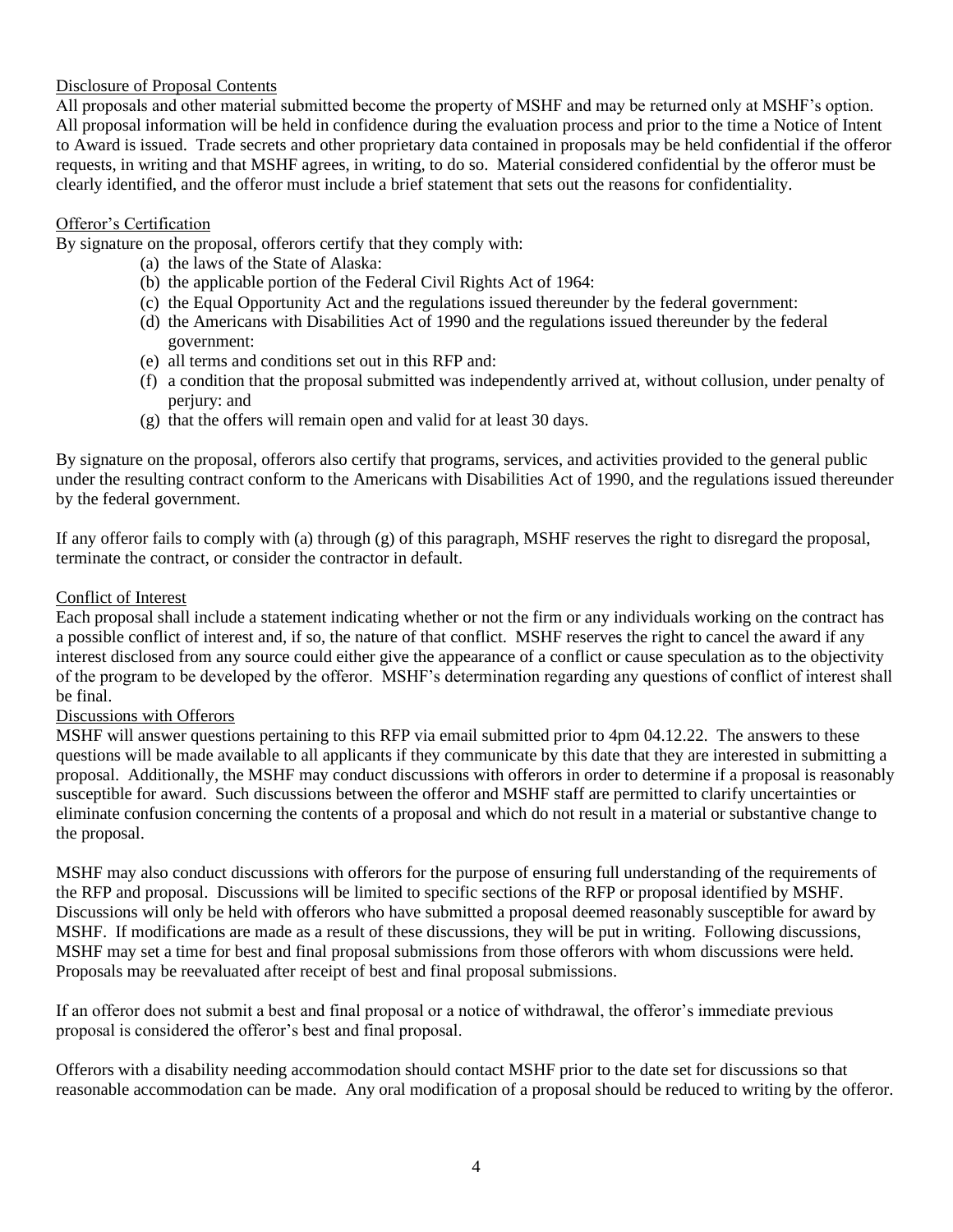# Alaska Business License and Other Required Licenses

At the time the proposals are opened, all offerors must hold a valid Alaska business license and any necessary applicable professional licenses required by Alaska Statute. Offerors must submit evidence of a valid Alaska business license with the proposal. An offeror's failure to submit this evidence with the proposal will cause their proposal to be determined non-responsive.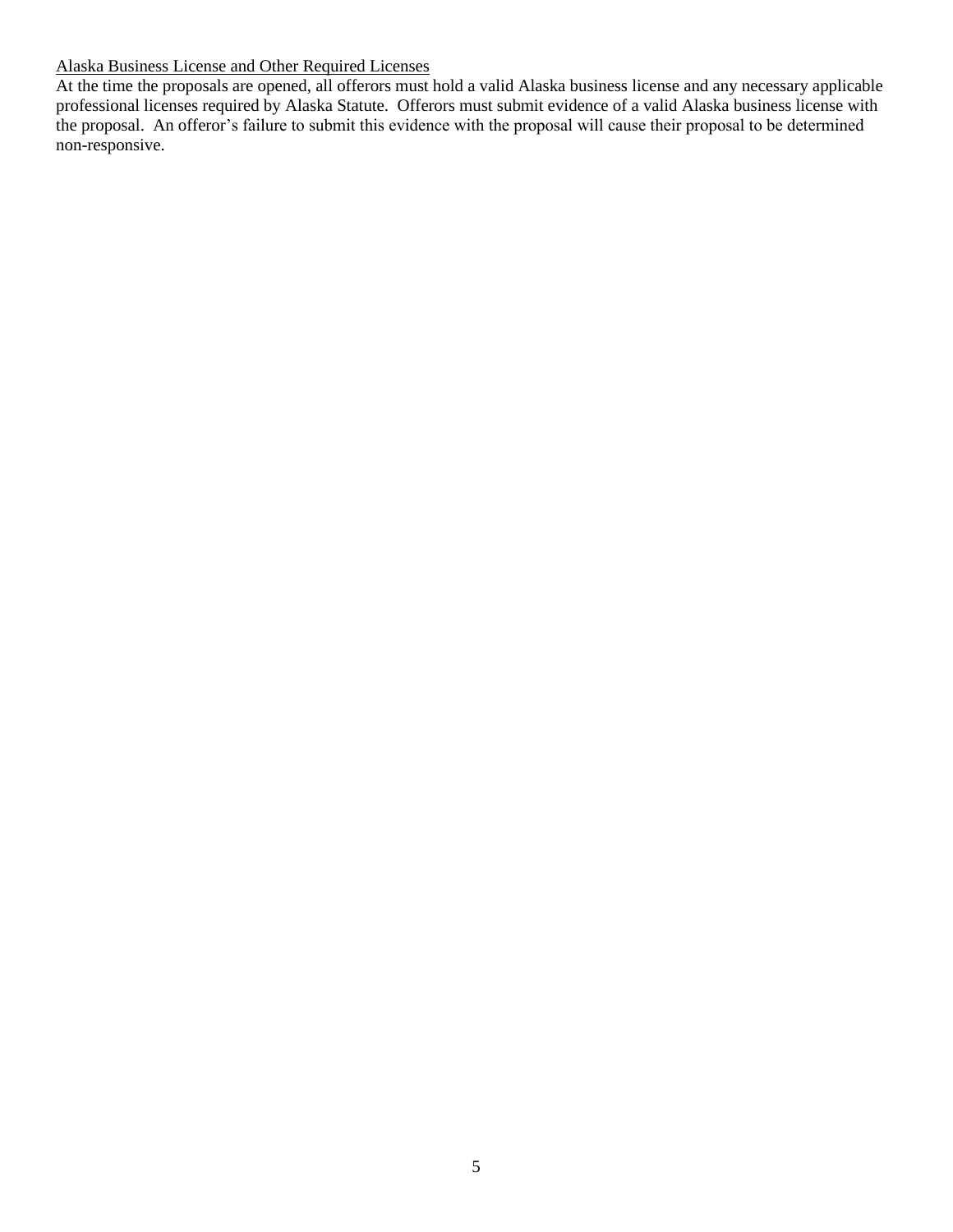## *Appendix A: Equipment Provided by MSHF*

Avantco DLC47-HC-S 47" Stainless Steel Curved Glass Refrigerated Deli Case Item #: 178DLC47HCS



Scotsman CU50GA-1A 14 7/8" Air Cooled Undercounter Full Size Cube Ice Machine - 65 lb. Item #: 720CU50GA1



Marvel Low Profile 4.6-cu ft Counter Depth Refrigerator



Thermador WD30JP 30-Inch Traditional Warming Drawer

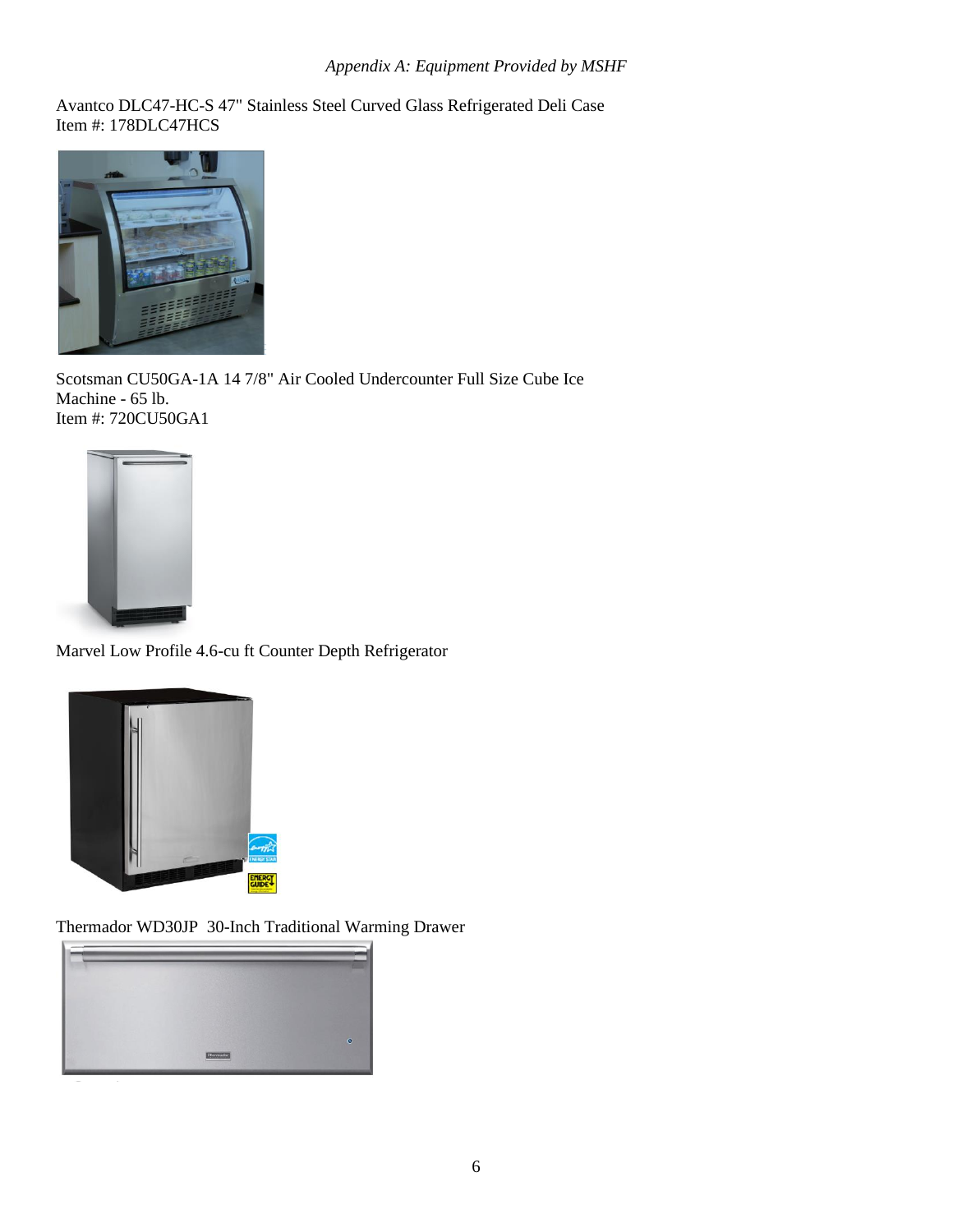# *Appendix B*

# **Proposal for Cafe Concession in MSHF Building**

| 1. | <b>FIRM NAME</b>         | <u> 1980 - Andrea State Barbara, amerikan personal di sebagai personal di sebagai personal di sebagai personal d</u> |
|----|--------------------------|----------------------------------------------------------------------------------------------------------------------|
| 2. | <b>ADDRESS</b>           |                                                                                                                      |
|    |                          |                                                                                                                      |
|    |                          |                                                                                                                      |
|    |                          |                                                                                                                      |
| 3. | <b>PHONE</b>             |                                                                                                                      |
| 4. | <b>FAX</b>               |                                                                                                                      |
| 5. | <b>EMAIL AND WEBSITE</b> |                                                                                                                      |
| 6. | <b>CONTACT</b>           |                                                                                                                      |

## **I. Vendor Background and Experience.**

*Please briefly describe your experience and qualifications to operate a cafe in the Mat-Su Health Foundation building. Include number of years in business, number of employees, current and previous location(s) and brief description of operations plan including staffing, suppliers, a proposed menu and information of reports you will use to document sales data.*